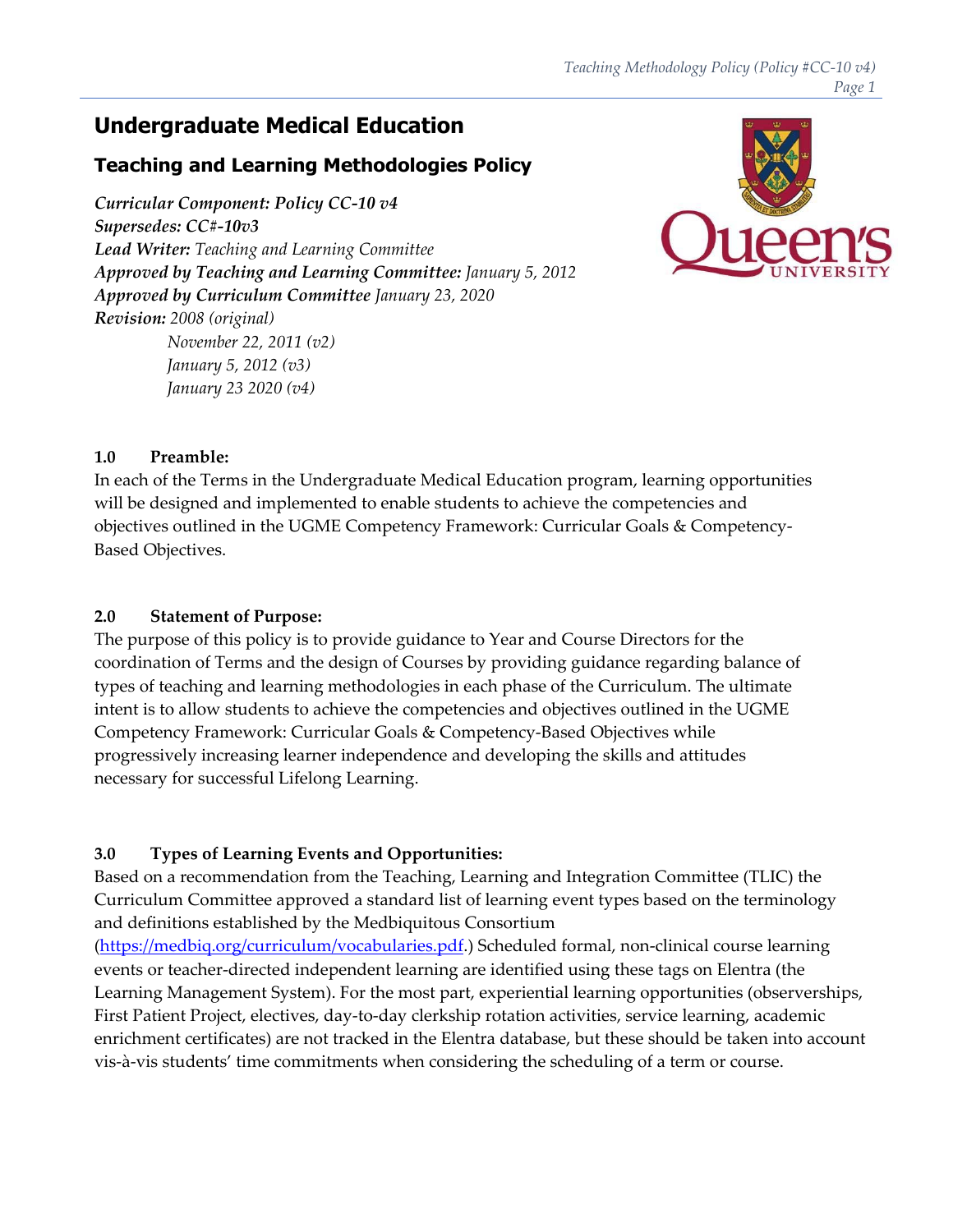Learning event nomenclature and definitions are summarized in Appendix A and include:

- i. Career counselling
- ii. Clerkship seminars
- iii. Debrief
- iv. Demonstration
- v. Directed independent learning (DIL)
- vi. Facilitated small group learning (FSGL)
- vii. Games
- viii. Laboratory
- ix. Lecture
- x. Other curricular (not a Medbiquitous term)
- xi. Other non‐curricular (not a Medbiquitous term)
- xii. Patient or panel presentation (PPP)
- xiii. Peer teaching
- xiv. Self‐directed learning
- xv. Simulation
- xvi. Small group learning (SGL)

With the exception of the "other" categories, these learning event types can be divided into two categories: (1) content delivery; and (2) content application. For all learning event types, the goal is to provide engaging, stimulating learning opportunities.

#### **4.0 Life‐long and self‐regulated learning:**

One goal of the UGME curriculum is the development of the skills and attitudes required for lifelong, self-regulated learning. The curricular design promotes developing learner independence by using both teacher-directed learning and student-directed learning opportunities over the course of the four-year medical program. Through the curriculum, active participation in learning is encouraged using structured instructional activities such as FSGL, SGL, laboratories and simulations. As well, students are provided with opportunities to set and carry‐out independent learning activities where they are tasked with both setting goals and reflection post‐activity. These may include both mandatory and optional learning activities such as (but not limited to) observerships, electives, service learning, community‐based projects, academic enrichment certificates, clerkship advocacy reports.

Table 1 can be used to guide educational leaders in selecting appropriate forms of instruction in order to create a curricular environment that promotes a level of independence that is appropriate to the stage of the students in a particular phase of the curricular.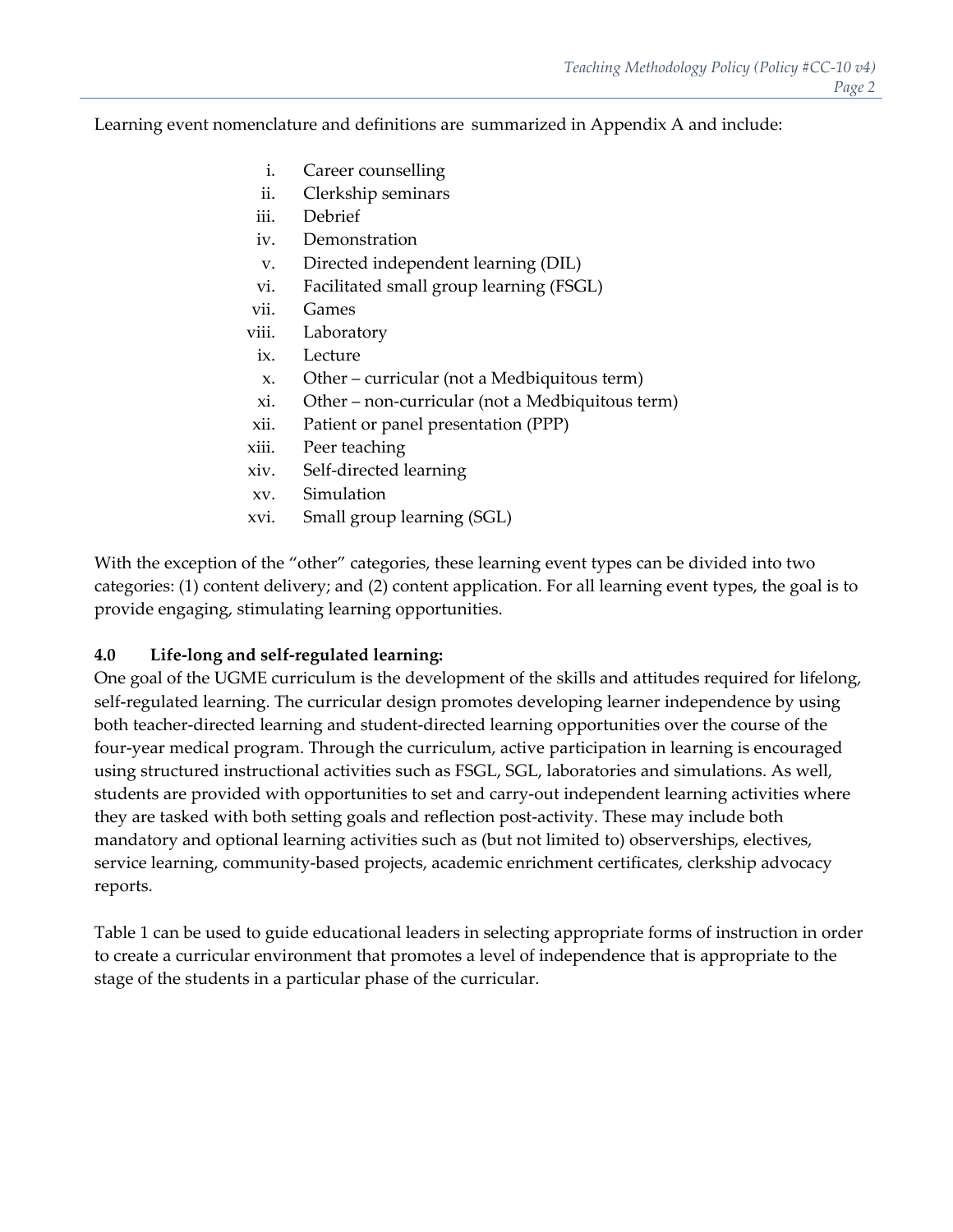| <b>TABLE 1</b>                |                    |                        |                             |
|-------------------------------|--------------------|------------------------|-----------------------------|
|                               | Knowledge delivery | Knowledge application  | Self-regulated learning     |
| *Usually implies active       | (Teacher-directed  | (Teacher as expert and | (student-directed)          |
| learning activities           | learning)          | coach)                 |                             |
| Career counselling/           |                    | X                      | X (observerships; community |
| Observerships*/Electives*     |                    |                        | week; electives)            |
| Clerkship seminars            | X                  | X                      |                             |
| Debrief                       | X                  | X                      |                             |
| Demonstration                 | X                  |                        |                             |
| Directed independent learning | X                  | X (depending on design |                             |
|                               |                    | of activity)           |                             |
| FSGL*                         |                    | x                      | X (depending on activity)   |
| Games*                        | x                  | x                      |                             |
| Laboratory*                   |                    | x                      |                             |
| Lecture                       | X                  |                        |                             |
| <b>PPP</b>                    |                    | X                      |                             |
| Peer teaching                 |                    | x                      | X                           |
| Self-directed learning        |                    |                        | X                           |
| Simulation*                   |                    | X                      |                             |
| Small group learning*         | x                  | Χ                      | X (depending on activity)   |

**5.0 Balance of Types of Teaching and Learning Methodologies across the Curriculum:** Working cooperatively, the Year Directors, Course Directors, and teaching faculty, in consultation with the Education Team, will ensure a balance of learning event types and opportunities that reflect sound pedagogical choices.

- 5.1 The balance of types of teaching and learning methodologies is considered on a per‐course and per‐term basis and monitored by the Year Directors working in consultation with the Course Directors and Education Team. Recognizing that lectures are, traditionally, the least active‐ learning method, this balance is based on the following principles:
	- Each term and course shall have a variety of learning event types and opportunities as determined to be appropriate for the curricular content.
	- No term shall have content delivered as greater than 50% lecture
	- Each term shall include self‐regulated learning opportunities, as described above
	- Each course and unit shall have an a balance of learning event types and opportunities, developed in consultation between the Year Director, Course Director, and Educational Developer and following these threshold guidelines:
		- o Ordinarily each course's scheduled learning events will be < 50% lecture
		- o The Assistant Dean Curriculum, in consultation with the Course Director, Year Director and Educational Developer may approve a Course Director's request to schedule between 50 – 55% lecture learning events in extenuating circumstances.
		- o If a Course Director would like to schedule greater than 55% lecture learning events, a request including rationale for the pedagogical choices must be presented to the Curriculum Committee. Approval by the Curriculum Committee must be provided prior to the start of the term in which the course is delivered.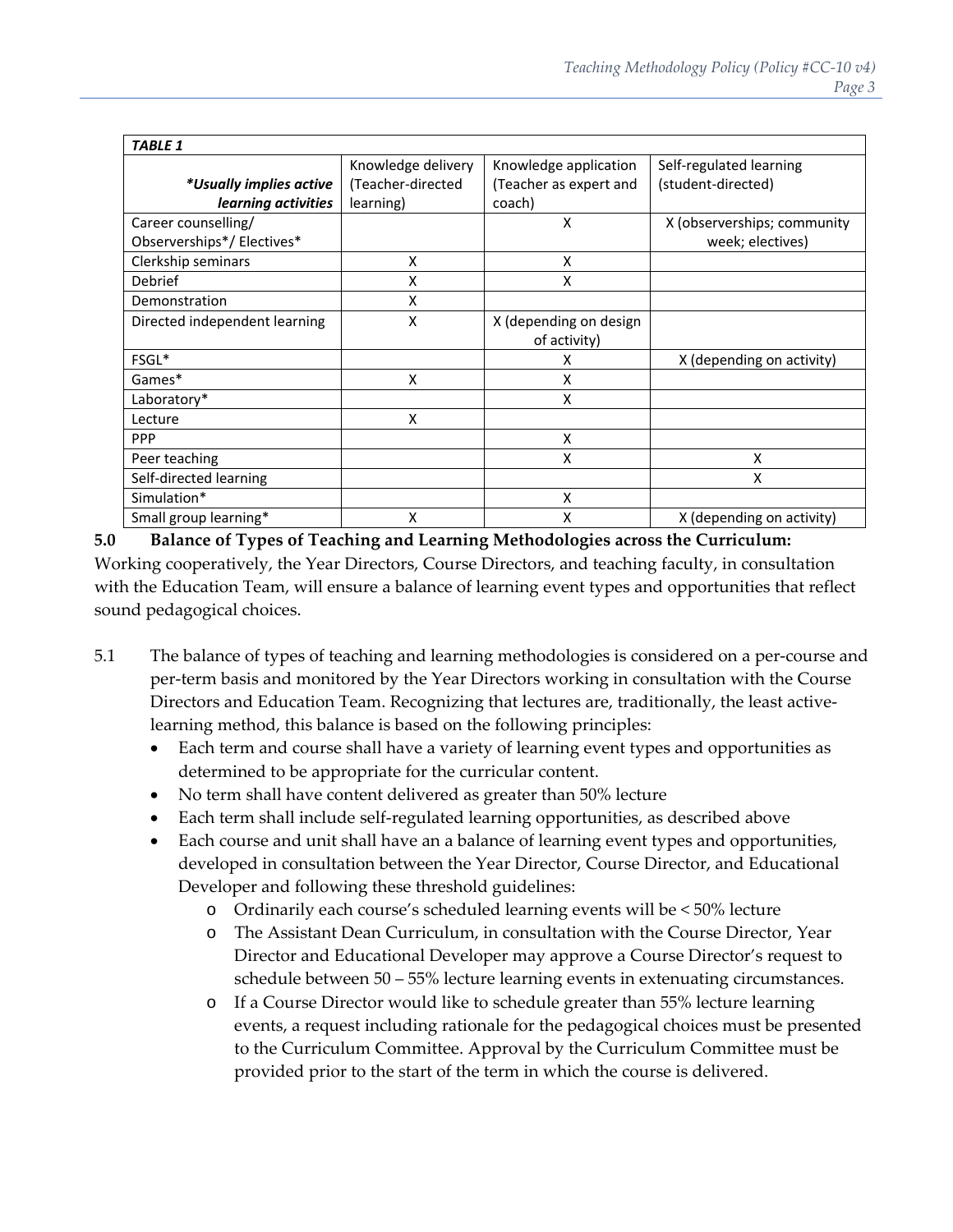#### **6.0 Standard:**

- 6.1. It is the expectation of the Queen's Undergraduate medical Education program that the use of active learning strategies be maximized throughout the curriculum. Student engagement in active learning (knowledge application) tasks promotes deeper learning, allowing them to connect what they are learning with what they already know and to transfer those deeper understandings to new contexts<sup>2-3</sup>. To be actively involved, students must engage in higher‐order thinking tasks, such as analysis, synthesis, and evaluation. Students' active participation in the learning process facilitates retention and supports their ability to transfer through the construction of new ideas and/or ways of thinking <sup>4</sup>‐6.
- 6.2. It is the expectation of the Queen's Undergraduate Medical Education program that the opportunities for student self‐regulated learning be incorporated throughout the curriculum. Self‐regulated learning includes the process by which students independently or collaboratively identify their learning objectives, seek the most appropriate resources necessary to meet the objectives, apply those resourcesto meet their learning objectives and/or contribute to the learning of others<sup> $7-10$ </sup>. Active learning assists in fostering lifelong learning skills and behaviours<sup>11-12</sup>.
- **6.3. To meet this standard, it is the policy of the Queen's Undergraduate Medical Education Program that the overall design for each term should correspond with the guidelines for scheduling of learning event types, including active and self‐ regulated learning, outlined in Section 5.**

#### **7.0 Procedure:**

- 7.1. Directed by the overarching program and curricular objectives assigned to each course, as described in the UGME Competency Based Framework document, Course Directors, Year Directors and teaching faculty will design specific learning and assessment events for students, taking into account the placement in the curriculum and developmental stage of the learner.
- 7.2. Teaching methodologies (outlined in Table 1) will then be selected in keeping with the objectives of the course and/or session.
- 7.3. The relevant Year Director will be responsible for to ensuring that the composite plan for all courses in a given term matches principles in Section 5.

#### **8.0 Oversight:**

8.1. The UGME Teaching and Learning Committee oversees the collection of data to determine that the teaching methodologies and learning event types in each course are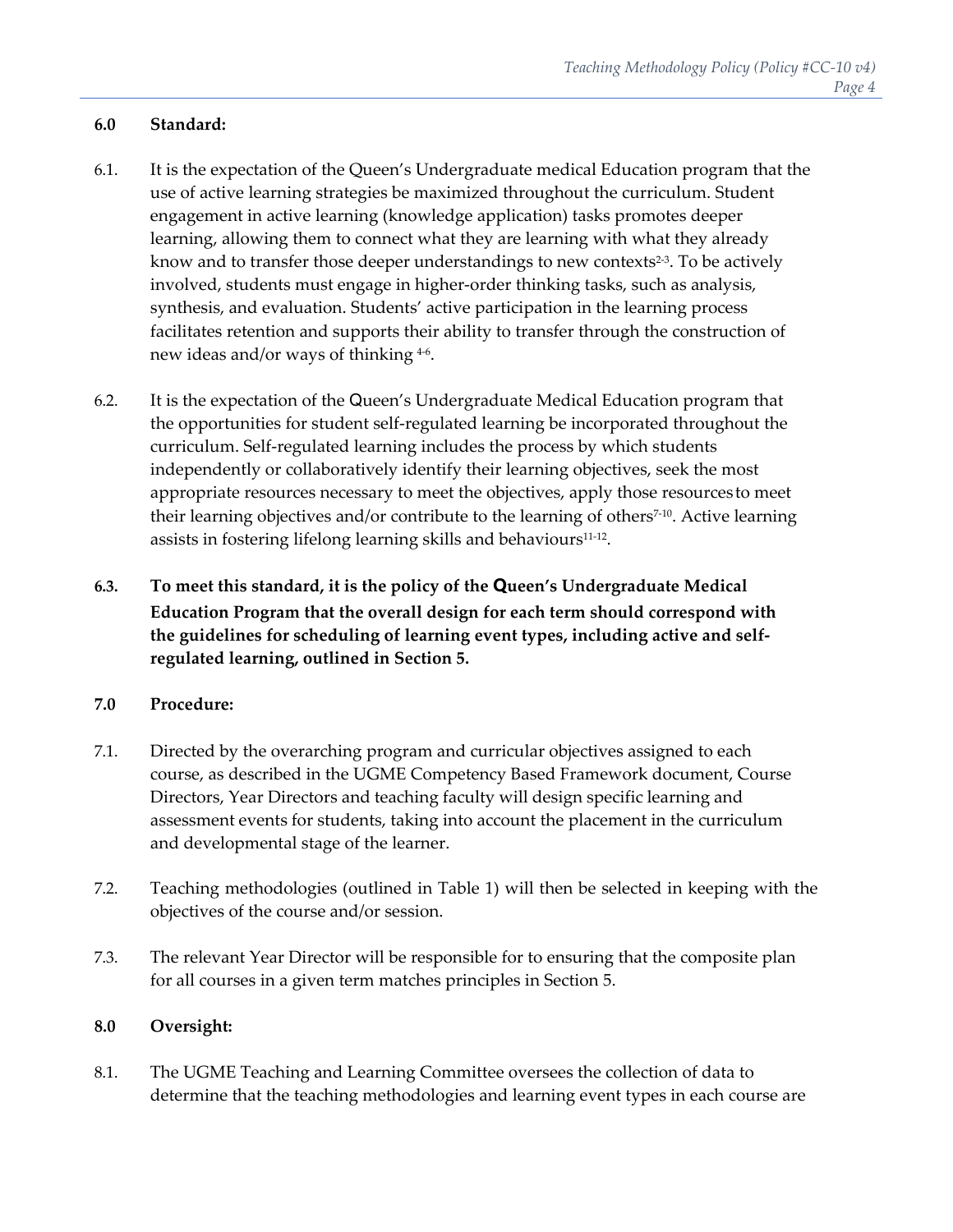appropriately balanced, in keeping with the above noted standard.

- 8.2. Course Directors and Year Directors determine the learning event type for each session.
- 8.3. The learning event type is entered into the Elentra database by the designated Curricular Coordinators.
- 8.4. Student feedback about learning event delivery is collected through: (a) meetings with the student curricular representatives; (b) course evaluation surveys; (c) specific learning event feedback solicited by Course Directors, e.g. Clinical Skills event surveys; and (d) confidential feedback on specific learning even types through online surveys as may be deemed by the Assistant Dean‐Curriculum to be useful from time to time (e.g. DIL event report project).
- 8.5. Based on student feedback and the event types entered the Elentra, the Education Team prepares a summary report for TLIC.
- 8.6. The Chair of the TLIC (or designate) sends a report summarizing the learning event types for a course toeach Year Director at the end of each term. Any noted discrepancy between student feedback and stated learning event type is sent out at the same time asking for feedback. A resolution is discussed where necessary.

#### **9.0 Reporting & Follow‐up:**

- 9.1. The TLIC reviews the reports and provides feedback tothe Year Director regarding the balance among the variety of teaching methods employed in each Term.
- 9.2. It is the responsibility of the Year Director to meet with each Term's Course Directors to ensure appropriate follow‐up and to describe solutions required to address any issues.
- 9.3. The TLIC will report at least on an annual basis or as required to the Curriculum Committee on the current state and proposed developments in the appropriate balance of teaching and learning event types for all courses in pre‐clerkship and clerkship classroom‐based units. This data will also be sent to the Course and Faculty Review Committee, to be considered in their annual course review processes.
- 9.4. Targets for the balance of learning event types will be reviewed and determined by the UG Teaching, Learning, and Integration Committee at least every two years for approval andimplementation by the UG Curriculum Committee. The TLIC will also report on the student feedback processes at that time, that is, review the policy and revise as appropriate.